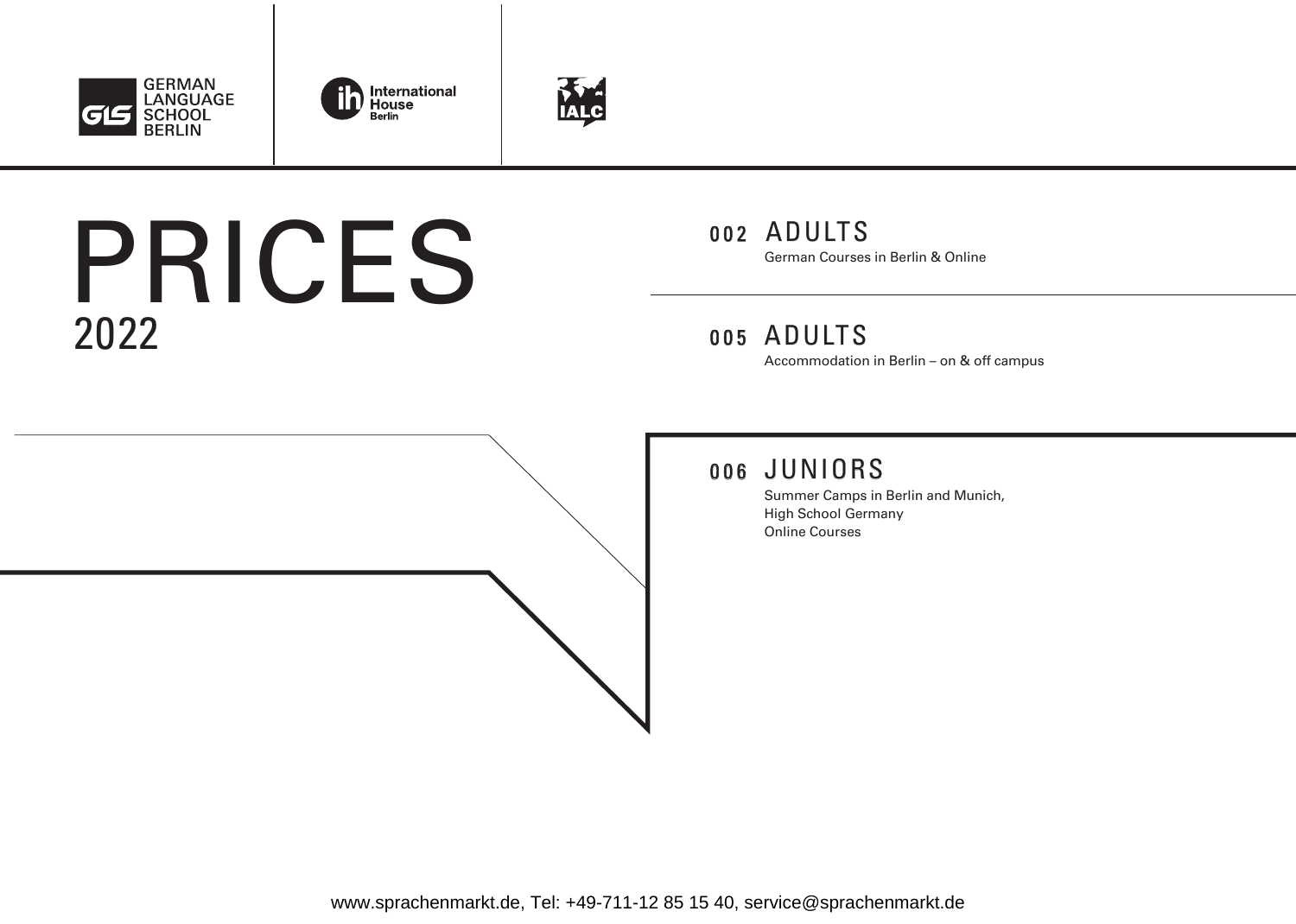

#### PRICES INCLUDE ←

- Placement test, certificate
- Free WiFi on campus, free access to GLS internet room
- Guided after-class activities

NOT INCLUDED  $\leftarrow$  BOOKABLE AT A SURCHARGE  $\leftarrow$ 

- 
- 
- *Summer surcharge between JUL 4 – AUG 5, 2022: 45 € / week*

- *Registration fee: 25 € • Transfer from airport / station: 95€ one way (taxi approx. 70 €)*
	- *Teaching Materials 20 € (every 4 weeks) • Insurance (liability, medical, accident, personal items): 10 € / week*



1 – ONLINE COURSES<br>are available online as well. Prices see below please. Start every 1st Monday/month, duration 4 weeks Almost all German courses listed below - including the preparation courses for language exams (TestDaF, telc and Goethe)

## 2 – COURSES IN BERLIN

Courses for adults start every Monday all year round except exam prep and evening courses.

#### **A) GENERAL GERMAN**

*COURSE START:* every Monday all year round. Complete beginners every 1st MON of the month with an intensive or crash course; and anytime if you book one-to-one or a private mini-group; **Available both on campus in Berlin AND online** 

|                        |                 |                  | Levels       | <b>Group sizes</b>              | weeks (price / week) | $1 - 4$ | $5 - 11$ | $12 - 23$       | >24  |
|------------------------|-----------------|------------------|--------------|---------------------------------|----------------------|---------|----------|-----------------|------|
| $\widehat{\mathbf{z}}$ | Intensive       | 20 lessons/week  | all          | max. $12$ /group                |                      | 185€    | 175€     | 160€            | 150€ |
|                        | Super Intensive | 30 lessons/week  | no beginners | max. $8$ /group                 |                      | 325€    | 300€     | 280€            | 270€ |
| $\tilde{\mathbf{z}}$   | Crash           | 30 lessons/week  | all          | group of max. $12 +$ one-to-one |                      | 655€    | 620€     | 610€            | 600€ |
| $\approx$              | Evening Course  | 20 lessons/month | all          | max. $8$ /group                 |                      |         |          | from 195€/month |      |

|  | $\bullet$ One-to-one* | $52 \text{ € }$ / lessons (49 € if you book more than 10 lessons). Minimum booking 10 lessons + 90 min per session. |
|--|-----------------------|---------------------------------------------------------------------------------------------------------------------|
|--|-----------------------|---------------------------------------------------------------------------------------------------------------------|

| $65 \text{ } \in$ / lessons (59 $\text{ } \in$ if you book more than 10 lessons). Minimum booking 10 lessons + 90 min per session.<br>$\rightarrow$<br>Private mini-u.<br>mini-aroup* |
|---------------------------------------------------------------------------------------------------------------------------------------------------------------------------------------|
|---------------------------------------------------------------------------------------------------------------------------------------------------------------------------------------|

\* One-to-one available anytime between 9 AM and 10 PM Berlin time.

\*\* Private mini group = a group you put together to split costs. Max group size 6, i.e. divide prices by number of participants to get price per person. Weekend surcharge: 25%.

GLS German Language School Berlin: c /o GLS Campus, Kastanienallee 82, 10435 Berlin.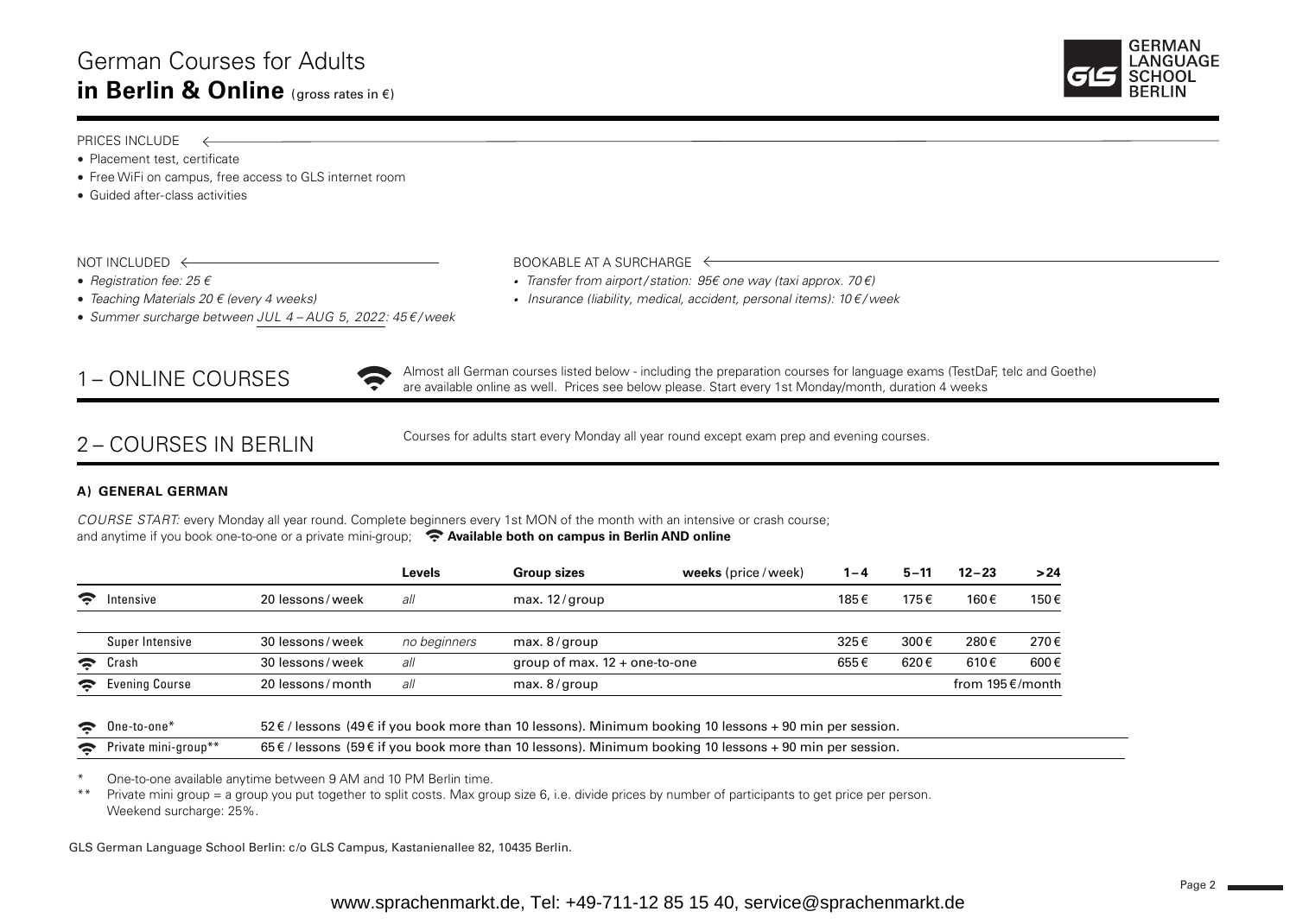

#### **B) GERMAN FOR PROFESSIONAL PURPOSES**

Course start: every Monday all year round, for individuals and companies of all professions. All courses available face-to-face in Berlin AND online. We teach via Zoom, Skype, MS teams.

|                          |                   | Levels |                                            | ∣ week | 2 weeks | add. week |
|--------------------------|-------------------|--------|--------------------------------------------|--------|---------|-----------|
| $\hat{\mathbf{z}}$ Crash | 30 lessons/week   | all    | group of max. $12 + 10$ lessons one-to-one | 745€   | 705€    | 675€      |
| Crash plus               | 40 lessons / week | all    | group of max. $12 + 20$ lessons one-to-one | 1.295€ | 1.190€  | 1.175€    |

| $\bullet$ One-to-one* | 59 € / lessons (54 € if you book more than 10 lessons). Minimum booking 10 lessons.                        |
|-----------------------|------------------------------------------------------------------------------------------------------------|
|                       | • Private mini-group** 86 € / lessons (76 € if you book more than 10 lessons). Minimum booking 10 lessons. |

\* One-to-one available anytime between 9 AM and 10 PM Berlin time. Weekend surcharge: 25%.

\*\* Private mini group = a group you put together to split costs. Max group size 6, i.e. divide prices by number of participants to get price per person. Weekend surcharge: 25%.

#### **C) EXAM PREP: TESTDAF, TELC, GOETHE**

GLS is a test center for TestDaF and all telc German exams. Please note: While prep courses can be taken online, sitting an exam still requires personal attendance. All courses available face-to-face in Berlin AND online. We teach via Zoom, Skype, MS teams.

|                         |                      | Time        | <b>Duration Prep Course</b> |         | Course | Exam Fees   |  |
|-------------------------|----------------------|-------------|-----------------------------|---------|--------|-------------|--|
| $\widehat{\mathbf{z}}$  | TestDaF              | 40 lessons  | evening                     | 4 weeks | 455€   | 210€        |  |
|                         |                      | 40 lessons  | afternoon                   | 4 weeks | 595€   | 210€        |  |
|                         |                      | 120 lessons | morning                     | 4 weeks | 1.285€ | 210€        |  |
| $\mathbf{S}$            | Telc C1*             | 40 lessons  | afternoon                   | 2 weeks | 530€   | 200€        |  |
| $\widehat{\mathcal{F}}$ | Telc $B1^*$ , $B2^*$ | 40 lessons  | afternoon                   | 2 weeks | 530€   | 155€        |  |
| $\approx$               | Goethe, B1, B2, C1   | 40 lessons  | afternoon                   | 4 weeks | 595€   | 245 - 345 € |  |
|                         |                      | 120 lessons | morning                     | 4 weeks | 1.285€ | 245 - 345 € |  |

Prep courses for exams are ALSO available as one-to-one (price per lesson 52 €, min. booking 10 lessons) or in private mini-groups, i.e. groups you put together with a max group size of 6 (price per lesson  $65 \in$ , min. booking 10 lessons).

\* Preparation for telc A1, A2 available one-to-one or in a private mini-group.

GLS German Language School Berlin: Kastanienallee 82, 10435 Berlin.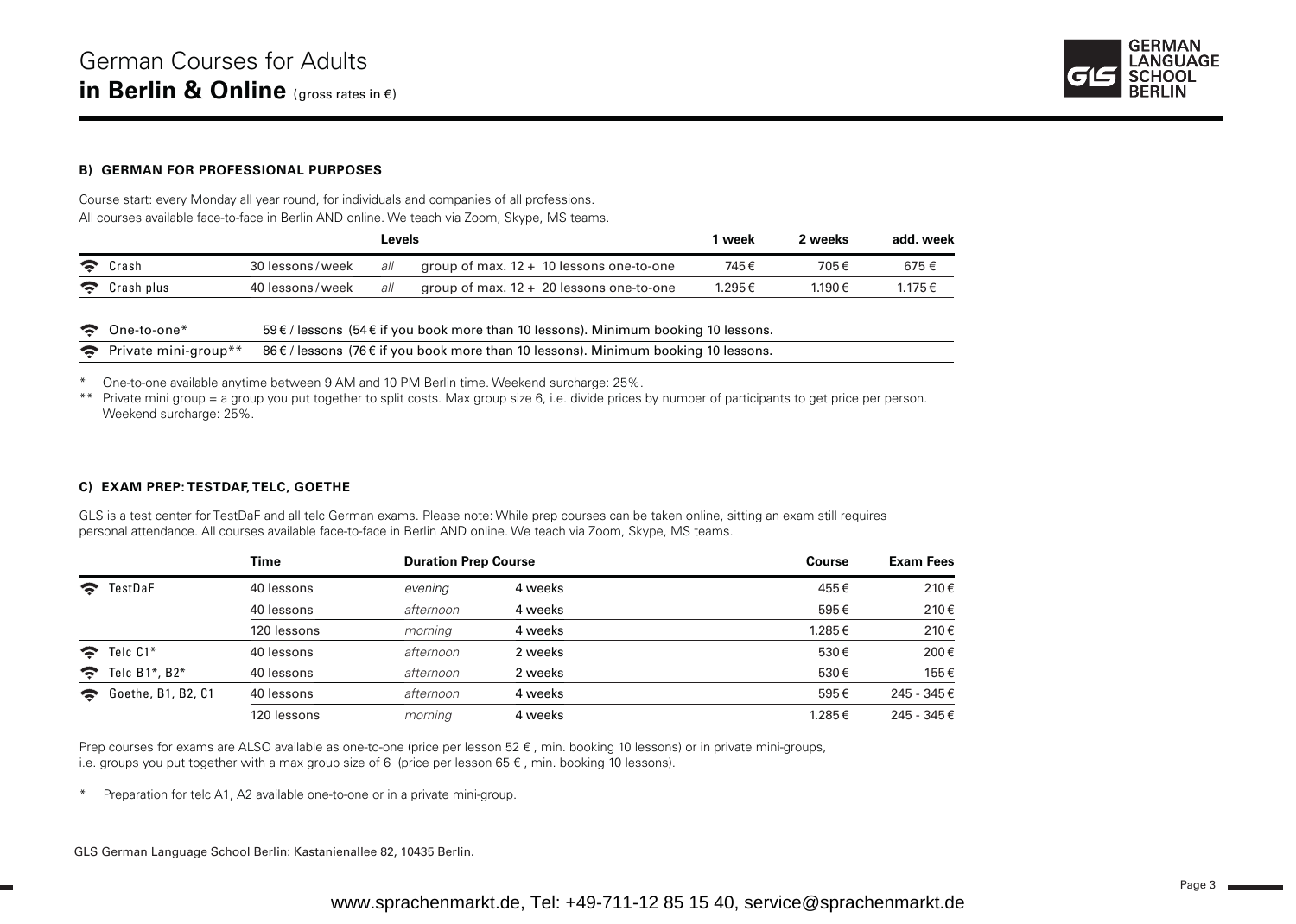

| D) GERMAN COURSE + INTERNSHIP                                                                        | <b>PLACEMENT FEE</b> | <b>INCLUDED</b>                                                                                    |
|------------------------------------------------------------------------------------------------------|----------------------|----------------------------------------------------------------------------------------------------|
| Unpaid internship of 6-12 weeks. Available only in combination with a German course of min. 4 weeks. | 630€                 | 90 minute coaching session,<br>free evening German classes<br>for one month, $2 \times 2$ per week |
| E) UNIVERSITY PATHWAY GERMANY                                                                        | <b>PLACEMENT FEE</b> | <b>INCLUDED</b>                                                                                    |
| Available in combination with a German course of $2 - 10$ months.                                    | 630€                 | Conditional acceptance letter<br>to a degree program at<br>a German university                     |



GLS German Language School Berlin: c /o GLS Campus, Kastanienallee 82, 10435 Berlin.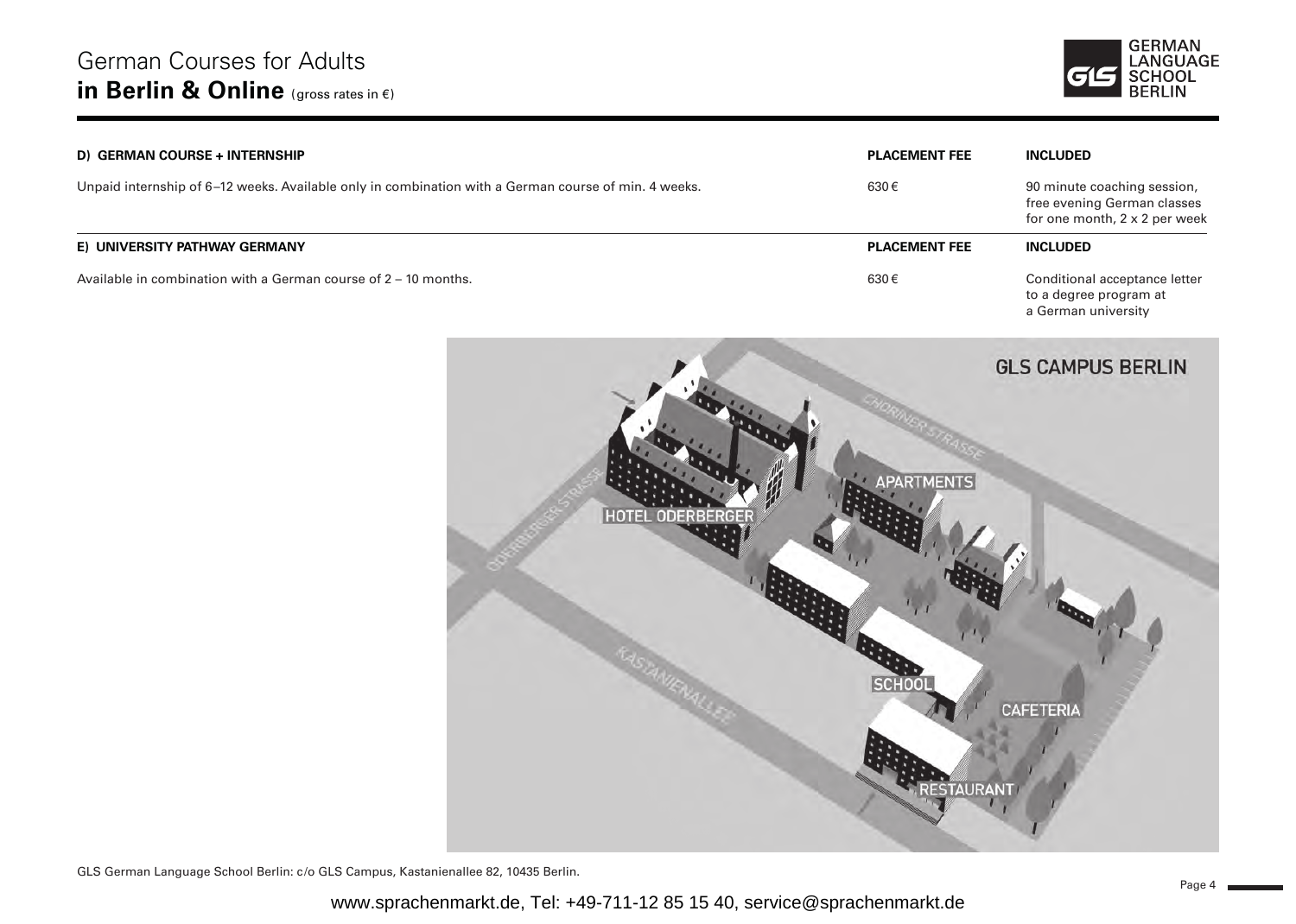## **Accommodation** (Adults in Berlin) (gross rates in €)

| <b>ON CAMPUS</b>                  |                       | Kitchen          | Occupancy     | 1 week $(1 \text{ night})$            | 2 weeks            | 3 weeks               | 4 weeks                               | >5 weeks                    |
|-----------------------------------|-----------------------|------------------|---------------|---------------------------------------|--------------------|-----------------------|---------------------------------------|-----------------------------|
| Apartments                        | <b>Studios</b>        | yes              | single        | 540 $\varepsilon$ (90 $\varepsilon$ ) | 1066€ (82€)        | 1.640€ (82 $∈$ )      | 2.214 € (82 €)                        | 539€ (77€)                  |
|                                   |                       |                  | shared double | $336 \in (56 \in)$                    | 624 € (48 €)       | 960 $\xi$ (48 $\xi$ ) | 1.296 € (48 €)                        | $322 \notin (46 \in)$       |
| Hotel Oderberger                  | Classic room          | no               | single        | please inquire rate of the day        |                    |                       |                                       |                             |
|                                   | Tower studio          | ves              | single        | 642 € (107 €)                         | 1.248 € (96 €)     | 1.920€ (96€)          | 2.592 € (96 $∈$ )                     | 630 $\notin$ (90 $\notin$ ) |
|                                   | Rooftop<br>Maisonette | no               | single        | 420€ (70€)                            | 780 € (60 €)       | 1.200€ (60€)          | $1.620 \in (60 \in)$                  | 385€ (55€)                  |
| <b>OFF CAMPUS</b>                 |                       | Kitchen          | Occupancy     | 1 week $(1 \text{ night})$            | 2 weeks            | 3 weeks               | 4 weeks                               | >5 weeks                    |
| Homestay & Flatshare with Germans |                       | Self catering    | single        | 282 € (47 €)                          | 468€ (36€)         | 720€ (36€)            | 972 $\varepsilon$ (36 $\varepsilon$ ) | 224€ (32€)                  |
| Distance to GLS: max. 35 min.     |                       | <b>Breakfast</b> | single        | $312 \notin (52 \in)$                 | 533 € (41 $∈$ )    | $820 \in (41 \in)$    | 1107 € $(41 \in)$                     | 273€ (39€)                  |
| (except Half board: max. 55 min.) |                       | Half board       | single        | $378 \in (63 \in)$                    | $676 \in (52 \in)$ | 1040 € (52 €)         | 1.404 € (52 $∈$ )                     | 350€ (50€)                  |
| Low budget studios                |                       | yes              | single        | from $600 \in \ell$ month             |                    |                       |                                       |                             |

*in student residences. Upon request. Minimum stay 1 month.* 

| <b>ACCOMMODATION</b>                                                                                                                                                                                                                  |                                                                                                                                                                                        |                                                                                                                                                                            |                                                                                                                                          |
|---------------------------------------------------------------------------------------------------------------------------------------------------------------------------------------------------------------------------------------|----------------------------------------------------------------------------------------------------------------------------------------------------------------------------------------|----------------------------------------------------------------------------------------------------------------------------------------------------------------------------|------------------------------------------------------------------------------------------------------------------------------------------|
| <b>PRICES INCLUDE</b>                                                                                                                                                                                                                 | Homestay:<br>Single room, shared kitchen and bath,                                                                                                                                     | <b>NOT INCLUDED</b>                                                                                                                                                        | AT SURCHARGE                                                                                                                             |
| Apartments (on campus):<br>fully equipped kitchen, en suite<br>bathroom, WiFi, TV, phone,<br>bed sheets & towels<br>Hotel Oderberger (on campus):<br>Coffee/tea maker, WiFi, TV, phone. The<br>tower studios also have a kitchenette. | bedsheets and towels, own key. WiFi<br>not always available, (WiFi available on<br>campus)<br>Low Budget Studios:<br>studio, kitchenette, bed sheets and<br>towels, own bathroom, WiFi | Summer surcharge from 03 JUL to<br>06 AUG 2022: 55 €/week per person<br>Apartments: refundable deposit of<br>100€ - 200 € cleaning fee of 30 € / month<br>(not refundable) | Transfer from airport/station:<br>95 € one way (taxi ca. 70 €)<br>Insurance (liability, medical,<br>accident, personal items): 10 €/week |

GLS German Language School Berlin: c /o GLS Campus, Kastanienallee 82, 10435 Berlin.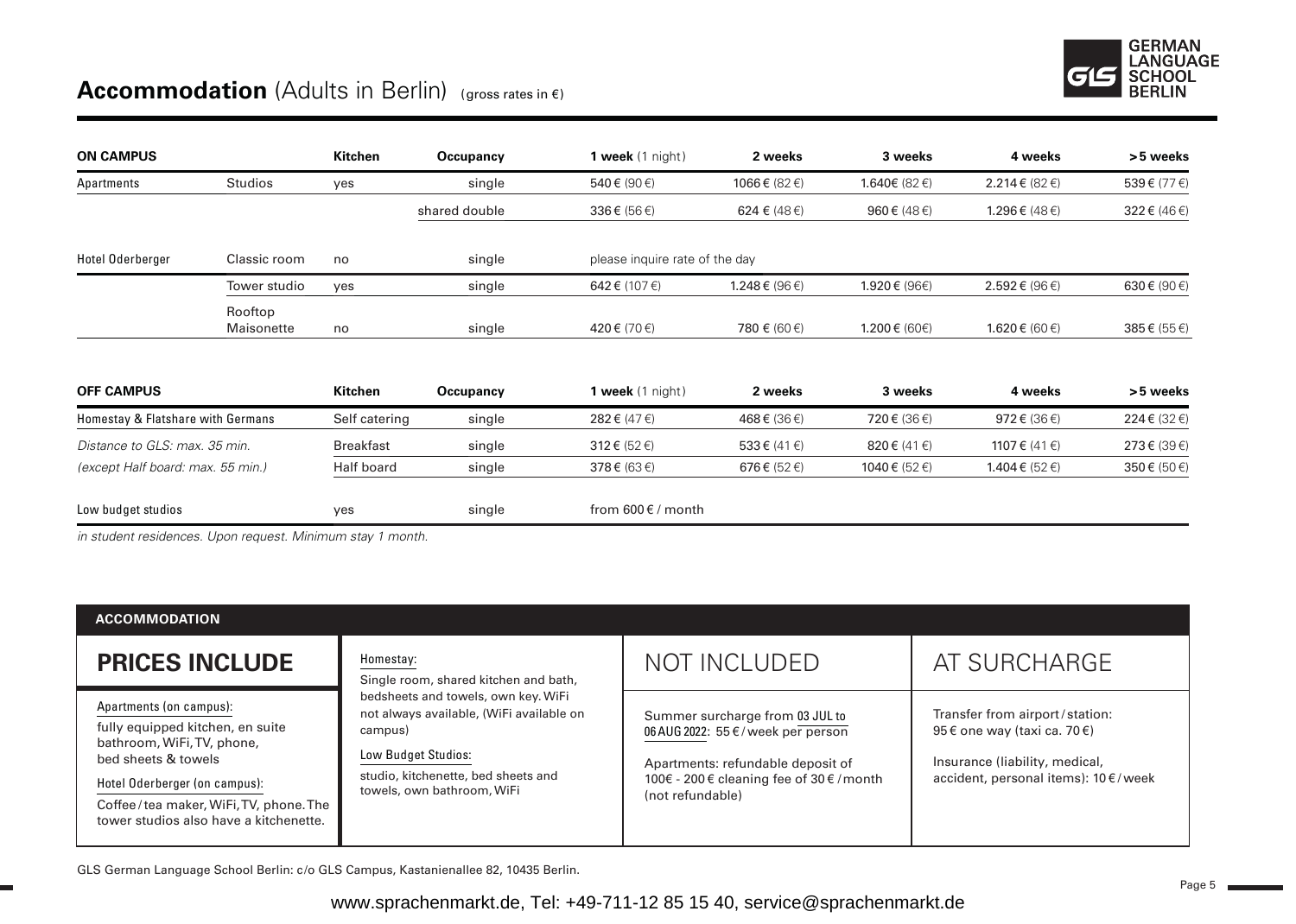## **Junior Summer Camps 2022**

Ages 7–18(gross rates in €)

**ALL SUMMER CAMPS ARRIVAL / DEPARTURE DAYS:**  Sunday / Sunday



#### **INCLUDED:**

Tuition, accommodation, activities, insurance (medical, luggage and liability)

| <b>BERLIN WATER SPORTS</b>                           |                                           | 2 weeks          |                  | 3 weeks add. week | <b>INCLUDED</b>                                                                                                                                                                                                                                      | <b>SURCHARGE</b>                                                                                                                                                                                                                                                          |  |  |
|------------------------------------------------------|-------------------------------------------|------------------|------------------|-------------------|------------------------------------------------------------------------------------------------------------------------------------------------------------------------------------------------------------------------------------------------------|---------------------------------------------------------------------------------------------------------------------------------------------------------------------------------------------------------------------------------------------------------------------------|--|--|
| Age $12 - 16$<br>27.06. - 07.08.2022                 |                                           | 1.990€           | 2.990€           | 995€              | course: 20 lessons/week, max 12 per class<br>activities: 2 activities/day; 2 excursions/week; entry fees<br>accommodation:<br>2-3 bedrooms with own shower/WC; full board;                                                                           | extra night: 100€<br>Transfer from Berlin airports and stations: 75 € one way<br>120 € one way if you book it out of schedule<br>(Sundays 8am - 10pm) or after enrolling                                                                                                  |  |  |
| <b>BERLIN WESTEND</b>                                |                                           | 2 weeks          |                  | 3 weeks add. week | <b>INCLUDED</b>                                                                                                                                                                                                                                      | <b>SURCHARGE</b>                                                                                                                                                                                                                                                          |  |  |
| Age $14 - 17$<br>$03.07 - 07.08.2022$                | 20 Lessons / week<br>25 Lessons / week    | 1.920€<br>2.020€ | 2.850€<br>2.990€ | 950€<br>995€      | course: 20 or 25 lessons/week, max 12 per class<br>activities: 2 activities/day; 1 excursion/week; entry fees<br>accommodation:<br>2-bedrooms with own shower/WC; full board;                                                                        | extra night: 100 €, public transport 2-4 weeks: 60/80€<br>Transfer from Berlin airports and stations: 50 $\epsilon$ one way<br>90 € one way if you book it out of schedule<br>(Sundays 8am - 10pm) or after enrolling                                                     |  |  |
| <b>BERLIN SUMMER VILLA</b>                           |                                           | 2 weeks          | 3 weeks          | add. week         | <b>INCLUDED</b>                                                                                                                                                                                                                                      | <b>SURCHARGE</b>                                                                                                                                                                                                                                                          |  |  |
| Age $16 - 17$<br>26.06. - 07.08.2022                 |                                           | 1.750€           | 2.590€           | 900€              | course: 20 lessons/week, max 12 per class<br>activities: 2 activities/day; 1 excursion/week; entry fees<br>accommodation:<br>3 - 6 bedrooms; shower/WC on hall; full board;                                                                          | extra night: 100 €, public transport 2-4 weeks: 60/80 €<br>Transfer from Berlin airports and stations: 50 $\epsilon$ one way<br>90 € one way if you book it out of schedule<br>(Sundays 8am - 10pm) or after enrolling                                                    |  |  |
| <b>BERLIN COLLEGE</b>                                |                                           | 2 weeks          |                  | 3 weeks add. week | <b>INCLUDED</b>                                                                                                                                                                                                                                      | <b>SURCHARGE</b>                                                                                                                                                                                                                                                          |  |  |
| Age $16 - 18$<br>19.06. - 14.08.2022<br>no beginners | Accommodation $A + B$<br>Accommodation C  | 1.750€<br>1.560€ | 2.590€<br>2.340€ | 900€<br>790€      | course: 20 lessons/week, max 12 per class<br>activities: 2 activities/day; 1 excursion/week, entry fees<br>meals: half board<br>accommodation:<br>A on campus, 3 - 5 bedroom, shower/WC, TV<br>B hostel (walking distance), 2 bedroom, shower/WC, TV | extra night: 100 €, public transport 2-4 weeks: 60/80 €<br>Transfer from Berlin airports and stations: 50 € one way<br>90 € one way if you book it out of schedule<br>(Sundays 8am - 10pm) or after enrolling                                                             |  |  |
|                                                      | <b>MUNICH YOUNG &amp; FUN (bilingual)</b> | 2 weeks          |                  | 3 weeks add. week | C hostel (walking distance), 4 bedroom, shower/WC, TV<br><b>INCLUDED</b>                                                                                                                                                                             | <b>SURCHARGE</b>                                                                                                                                                                                                                                                          |  |  |
| Age 7-14<br>German & English:<br>26.06. - 07.08.2022 |                                           | 1.850€           | 2.750€           | 950€              | course: 20 lessons/week, max 12 per class<br>(German or English Course)<br>activities: 2 activities / day; 2 excursions / week, entry fees<br>accommodation:<br>2-4 bedrooms shower/WC on hall; full board;                                          | extra night: 100 €, tennis: 110 €/week (3 x 60 min.)<br>soccer: $65 \in$ /week (3 x 90 min.)<br>extra transfer out of schedule: 160€ one way<br>Transfer from Munich airport and station: 80 $\epsilon$ one way<br>160 € one way if booked out of schedule (Sun 8am-10pm) |  |  |

GLS German Language School Berlin: c/o GLS Campus, Kastanienallee 82, 10435 Berlin.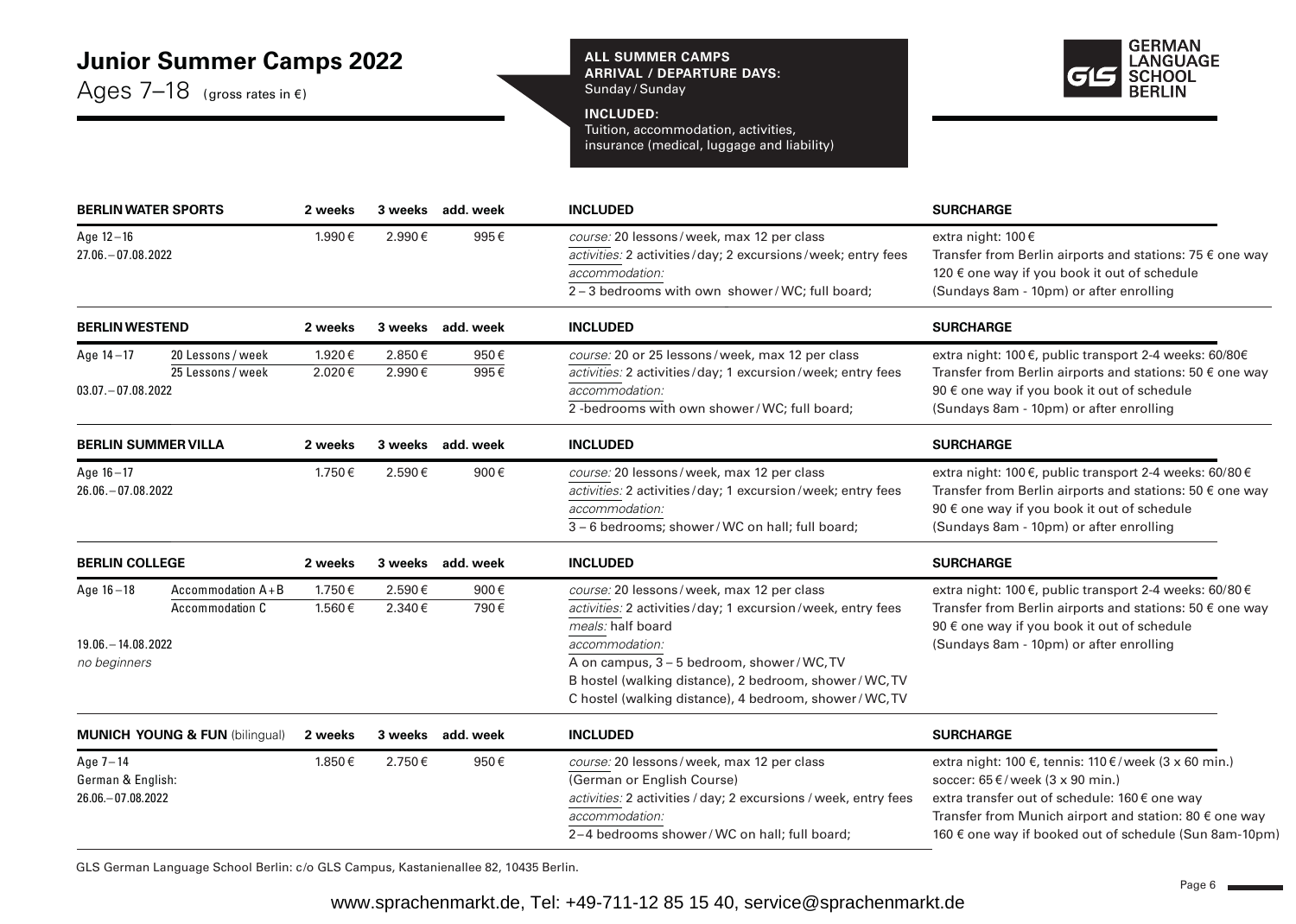

| <b>MUNICH ADVENTURE</b> | 2 weeks | 3 weeks | add. week | <b>INCLUDED</b>                                             | <b>SURCHARGE</b>                                        |
|-------------------------|---------|---------|-----------|-------------------------------------------------------------|---------------------------------------------------------|
| Age 12-17               | 2.150€  | 3.250€  | 1.090€    | course: 20 lessons/week, max 12 per class                   | extra night: 100 $\epsilon$                             |
| 19.06. - 14.08.2021     |         |         |           | activities: 2 activities/day; 2 excursions/week, entry fees | Transfer from Munich airport and station: 80 $\epsilon$ |
| no beginners            |         |         |           | accommodation:                                              | one way, 160 € one way if you book it out of            |
|                         |         |         |           | 3 – 4 bedrooms with own shower/WC; full board;              | schedule, (Sundays 8am - 10pm) or after enrolling       |
|                         |         |         |           |                                                             |                                                         |

| <b>MUNICH CASTLE</b> | 2 weeks | 3 weeks | add. week | <b>INCLUDED</b>                                                 | <b>SURCHARGE</b>                                          |
|----------------------|---------|---------|-----------|-----------------------------------------------------------------|-----------------------------------------------------------|
| Age 14-17            | 1.995€  | 3.040€  | 1.040€    | course: 20 lessons/week, max 12 per class                       | extra night: 100€                                         |
| 26.06.-07.08.2022    |         |         |           | activities: 2 activities / day; 2 excursions / week, entry fees | Transfer from Munich airports and stations: 80 $\epsilon$ |
| no beginners         |         |         |           | accommodation:                                                  | one way, 90 € one way if you book it out of               |
|                      |         |         |           | in a castle in $4 - 5$ bedrooms                                 | schedule, (Sundays 8am-10pm) or after enrolling           |
|                      |         |         |           | with own shower/WC; full board;                                 | PublicTransportation: 30€/week                            |

## **Online Courses**

( ר

Online classes for kids & teens are available all year round as one-to-one (price per lesson 52 €, min. booking 10 lessons) or in private mini-groups,

i.e. groups you put together with a max group size of 6 (price per lesson 65 €, min. booking 10 lessons).

## High School (Ages 12-18) (gross rates in €)

| 11.530€<br>4.820€<br>6.280 €<br><b>DAY SCHOOL CLASSIC</b><br>3.770€<br>5.560€<br>Placement at a German school,<br>CLASSIC: no choice of city<br>accommodation in Germany<br>4.360€<br>5.670€<br>7.770€<br>13.630€<br>6.720€<br>DAY SCHOOL SELECT<br><b>BOOKABLE AT A SURCHARGE:</b><br>SELECT: you select a city (e.g. Berlin<br>Insurance (liability, medical,<br>Bremen, Dresden, Hamburg, ) | 2 months | 3 months | 4 months | l semester | school year | <b>INCLUDED</b>                     |
|------------------------------------------------------------------------------------------------------------------------------------------------------------------------------------------------------------------------------------------------------------------------------------------------------------------------------------------------------------------------------------------------|----------|----------|----------|------------|-------------|-------------------------------------|
|                                                                                                                                                                                                                                                                                                                                                                                                |          |          |          |            |             |                                     |
|                                                                                                                                                                                                                                                                                                                                                                                                |          |          |          |            |             | accident, personal items): 10€/week |

GLS German Language School Berlin: c /o GLS Campus, Kastanienallee 82, 10435 Berlin.

 $\bullet$